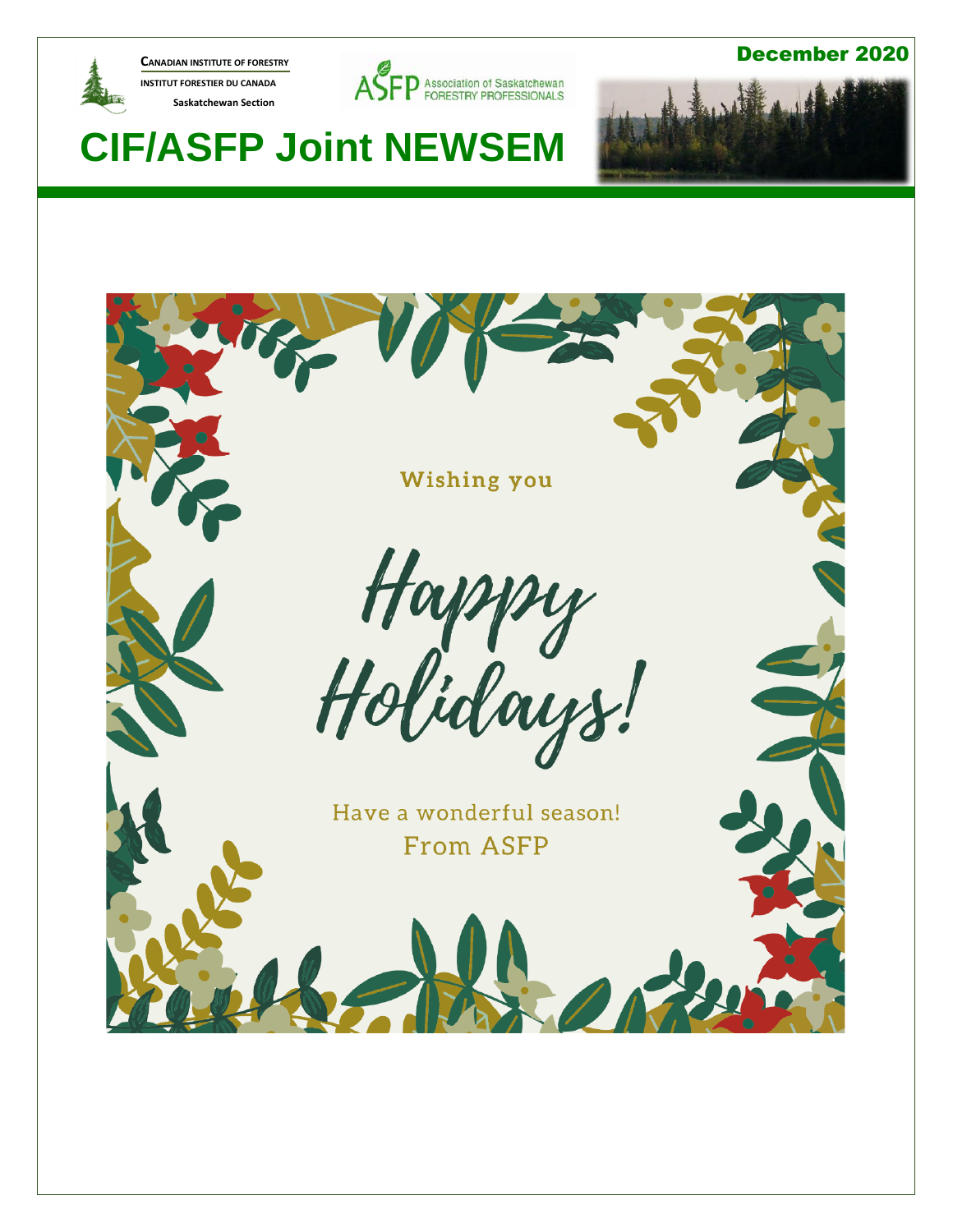## **2021 ASFP MEMBERSHIP INVOICES**

The 2021 ASFP membership invoices were recently distributed via email to all members. All dues are to be paid, continuing competency hours are to be reported and commitment to the Code of Ethics is to be signed and submitted to ASFP **no later than February 15, 2021**. Please note, if a membership is being paid by the employer, it is still the member's duty to submit their form to report his or her continuing competency hours for the year and to sign their commitment to the Code of Ethics.

Membership rates are:

| <b>ASFP Membership Category</b>              | <b>PRICE</b> |
|----------------------------------------------|--------------|
| <b>Registered Professional Forester</b>      | \$360        |
| Registered Professional Forest Technologist  | \$360        |
| Professional Forester-in-Training            | \$180        |
| Professional Forest Technologist-in-Training | \$180        |
| <b>Restricted Member</b>                     | \$360        |
| Leave of Absence                             | \$180        |
| Retired                                      |              |

### *Late fees will be applied to all payments received after the due date.*

Please email [register@asfp.ca](mailto:register@asfp.ca) if you have not yet received your invoice.

## **2021 CIF MEMBERSHIP INFORMATION**

You will be able to pay your CIF dues for renewal or new membership through the ASFP again for 2021. If you wish to renew this separately, you may do so online at [www.cif-ifc.org.](http://www.cif-ifc.org/) The membership fees are:

| <b>PROVINCE/TERRITORY</b>                                                                                | <b>STUDENT</b> | <b>RETIRED</b> | <b>ACTIVE</b> |
|----------------------------------------------------------------------------------------------------------|----------------|----------------|---------------|
| Alberta, Northwest Territories, Yukon,<br>Nunavut, Saskatchewan, British Columbia<br>$(5%$ tax included) | \$63.00        | \$63.00        | \$147.00      |

## **UPCOMING REGISTRATION EXAM**

The next scheduled exam is **Monday, January 11th, 2021**. *To register for the exam*, contact [register@asfp.ca](mailto:register@asfp.ca) **no later than December 31st, 2020**.

If you have registered for the exam, please make sure that you receive a reminder email the week prior to the exam. If you have not received one by Monday, January 4th, 2021, contact [register@asfp.ca](mailto:register@asfp.ca) immediately to confirm your registration. **Remember, there are study materials available on the website to help you prepare for the exam.** Go to the following link to access these resources: <http://www.asfp.ca/entering-the-profession/registration-exam>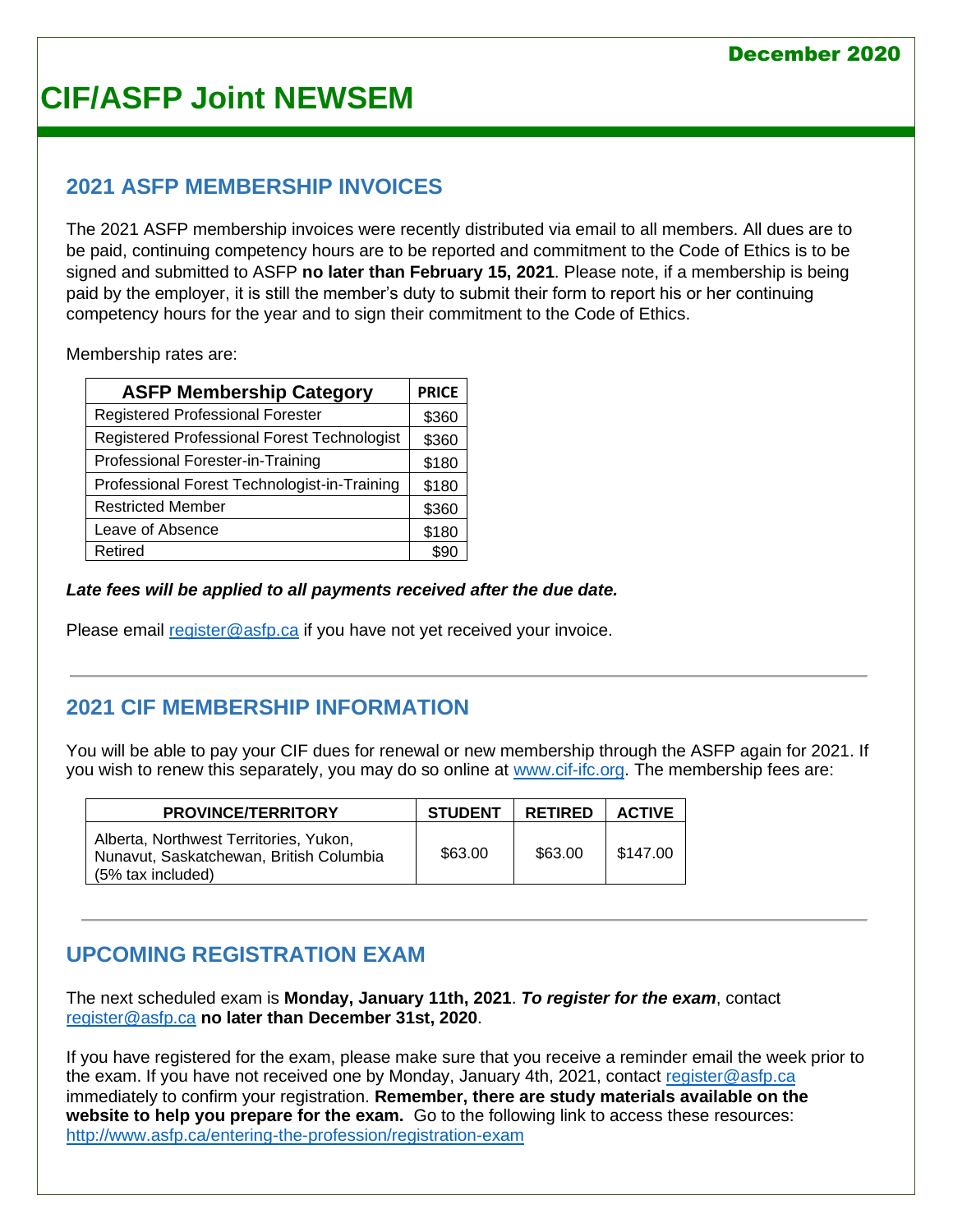# **2020-2022 ASFP Council, Committees, and Representatives**

#### **Executive Committee**

President - Darryl Sande, RPF Past President - Bill Thibeault, RPF Vice President - Lane Gelhorn, RPF Treasurer - Peter Sigurdson, RPF Secretary - Michelle Young, RPF Registrar - John Doucette, Restricted Member

### **Councillors** (3 to 12 required)

Kim Clark, RPF Brogan Cyr, RPFT John Daisley, RPF Ed Kwiatkowski, RPF Kerry McIntyre, RPF Spiros Papastergiou, RPF David Stevenson, RPF Michelle Young, RPF

### **Standing Committees**

#### **Admissions**

*Kerry McIntyre, RPF, Chair* Chris Brown, RPF John Doucette, Restricted Dean Mamer, RPFT Lorne Renouf, RPF

### **Discipline**

*Michelle Young, RPF, Chair* Chris Brown, RPF Robert Follett, RPF Ryan Hallman, Public Appointee Darcy Parkman, RPF Conrad Paskell, RPF David Stevenson, RPF

#### **Continuing Competency**

*Bill Thibeault, RPF, Chair* Dave Knight, RPF Cameron Koslowski, RPFT Dave Stevenson, RPF

### **Professional Conduct**

*John Daisley, RPF, Chair* Chris Dallyn, RPF Kathleen Gazey, RPF Dave Knight, RPF Cameron Koslowski, RPFT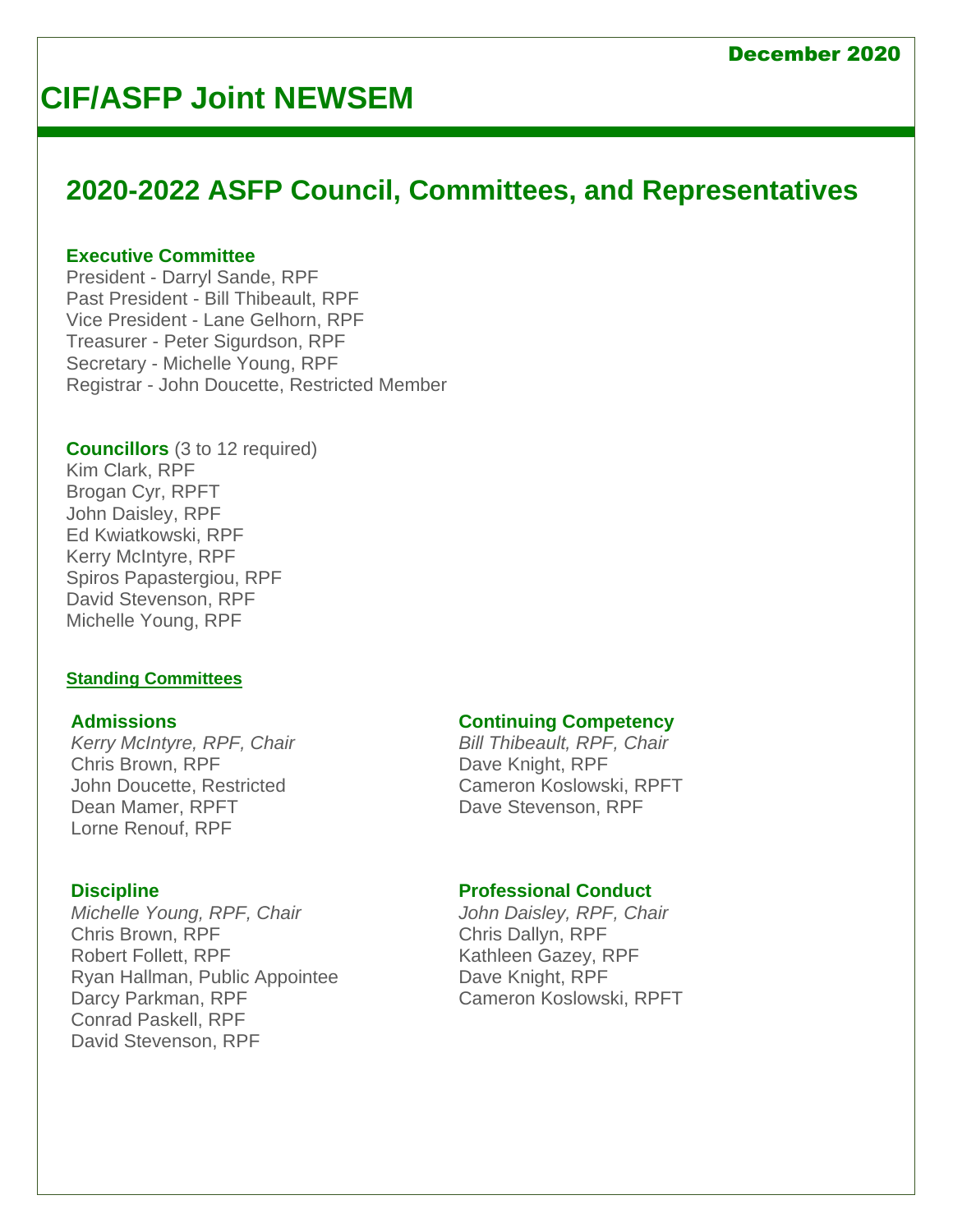## **EMPLOYMENT OPPORTUNITIES**

For a small charge, the ASFP distributes forestry or resource-based **Job Opportunities** via email to our members. In addition to this email, we are now posting job opportunities on our website. Check it out: [http://asfp.ca/job-centre.](http://asfp.ca/job-centre) If your company has a job opportunity and wants it viewed by our entire membership, contact the ASFP office at [registrar@asfp.ca.](mailto:registrar@asfp.ca)

# [Are you ASFP's next REGISTRAR?](http://www.asfp.ca/job-centre/64-job-3)

### **Add an Edge to your Career!**

The Association of Saskatchewan Forestry Professionals (ASFP) is seeking applications for the position of Registrar located in Prince Albert, Saskatchewan.

### About the ASFP

The ASFP seeks both to promote the profession of forestry and its members and to satisfy the public demand for competent and ethical management of the province's forests. The Association is home to Saskatchewan's forestry practitioners who wish to demonstrate their dedication and ongoing commitment to the profession.

The objectives of the Association are:

- To establish and maintain high standards of professional ethics and excellence for members in the professional practice of forestry.
- To assure the general public of the knowledge, skill, proficiency, and competency of members in the professional practice of forestry.
- To promote and improve the knowledge, skill, proficiency, and competency of members in all matters relating to the professional practice of forestry.
- To foster the professional practice of forestry by members in a manner that is in the public interest of the people of Saskatchewan.

This is a part-time permanent position based on an average of 8 hours per week.

Please submit a cover letter and resume to **[registrar@asfp.ca](mailto:registrar@asfp.ca)**. We would like to thank all applicants for their interest; however, only those applicants selected for an interview will be contacted.

Click on the link below for more information.

**[Registrar\\_Job\\_Posting.pdf](http://www.asfp.ca/images/Job_Postings/Registrar_Job_Posting.pdf)** 

Association of Saskatchewan<br>FORESTRY PROFESSIONALS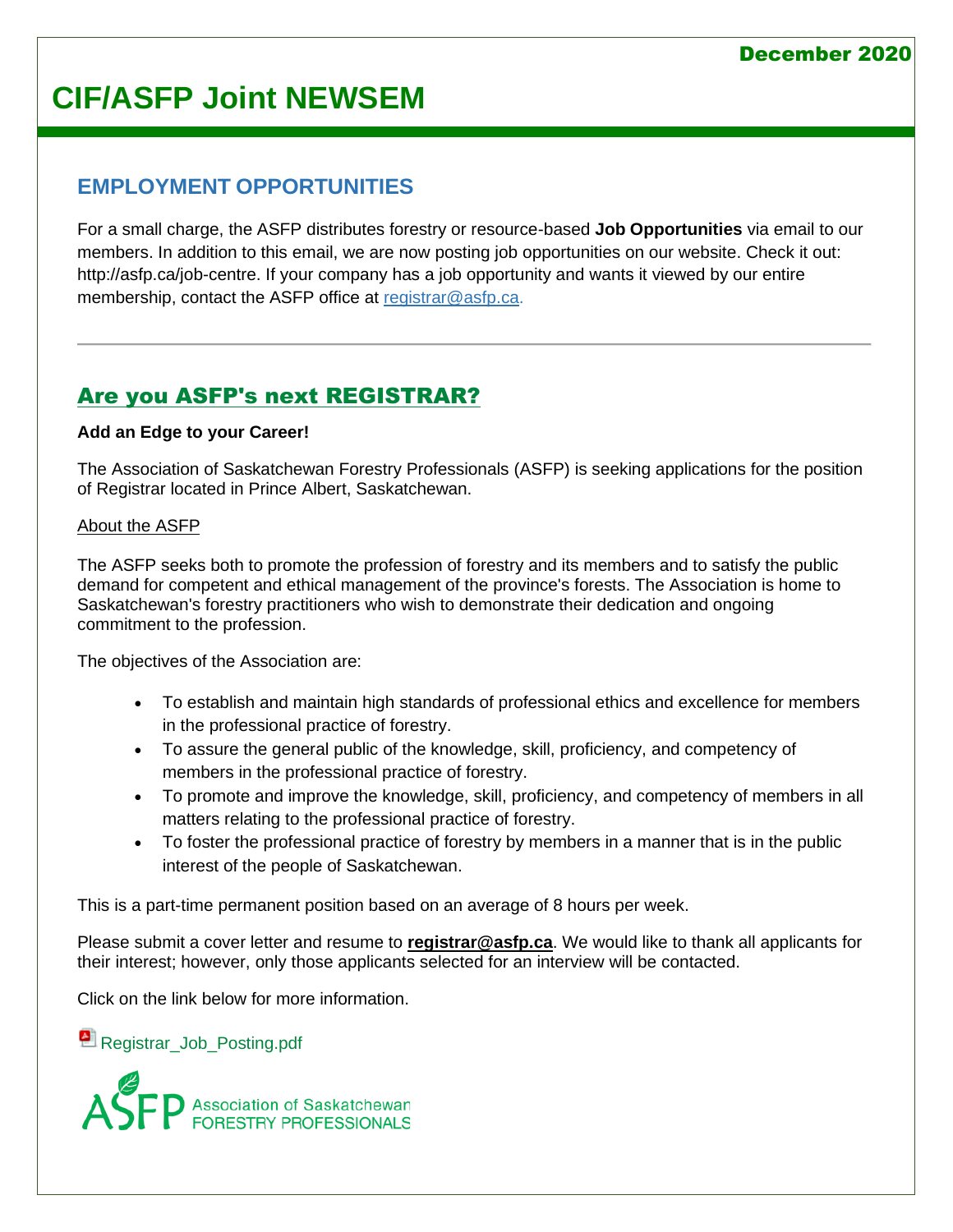### December 2020

# **CIF/ASFP Joint NEWSEM**

## [Can this be the next step to your next career?](http://www.asfp.ca/job-centre/71-job-1)

*Are you a highly motivated, energetic and innovative individual interested in providing senior leadership and direction on the management of Saskatchewan's Forest Service?*

Here is an incredible career opportunity for you!

The Forest Service Branch within the Ministry of Environment has an exciting senior management opportunity for the position of **Executive Director, Forest Service** located in Prince Albert.

Reporting to the Assistant Deputy Minister, this position will:

• set the direction for sustainable forest management while ensuring the balance of social, cultural, ecological and economic opportunities and outcomes.

• promote long-term sustainability and stewardship of the province's forest resources 36 million hectares of publicly-owned provincial forest as defined under the Forest Resources Management Act is integral to the branch mandate.

• provide leadership to a branch complement of approximately 60 staff, including six direct management reports, set overall branch direction, establish challenging targets and motivate staff to achieve high level performance.

• provide oversight for the branch's administration and operations, in addition to representing the branch and ministry on various inter-ministerial and inter-agency committees.

*saskatchewan.ca/careers*

*Toll free 1-866-319-5999*

**Closing Date: Tuesday, January 5th, 2021.**

For more information see the link below

**Min** of Environment - Executive Director Forest Service.pdf

The Government of Saskatchewan offers a wide range of careers with purpose and passion. Their people enjoy an enviable work/life balance in an environment that supports creativity, innovation and diversity while providing learning and career development opportunities. They are helping make Saskatchewan the best place to live, work and raise our families, by building the best public service in Canada. Join the team!

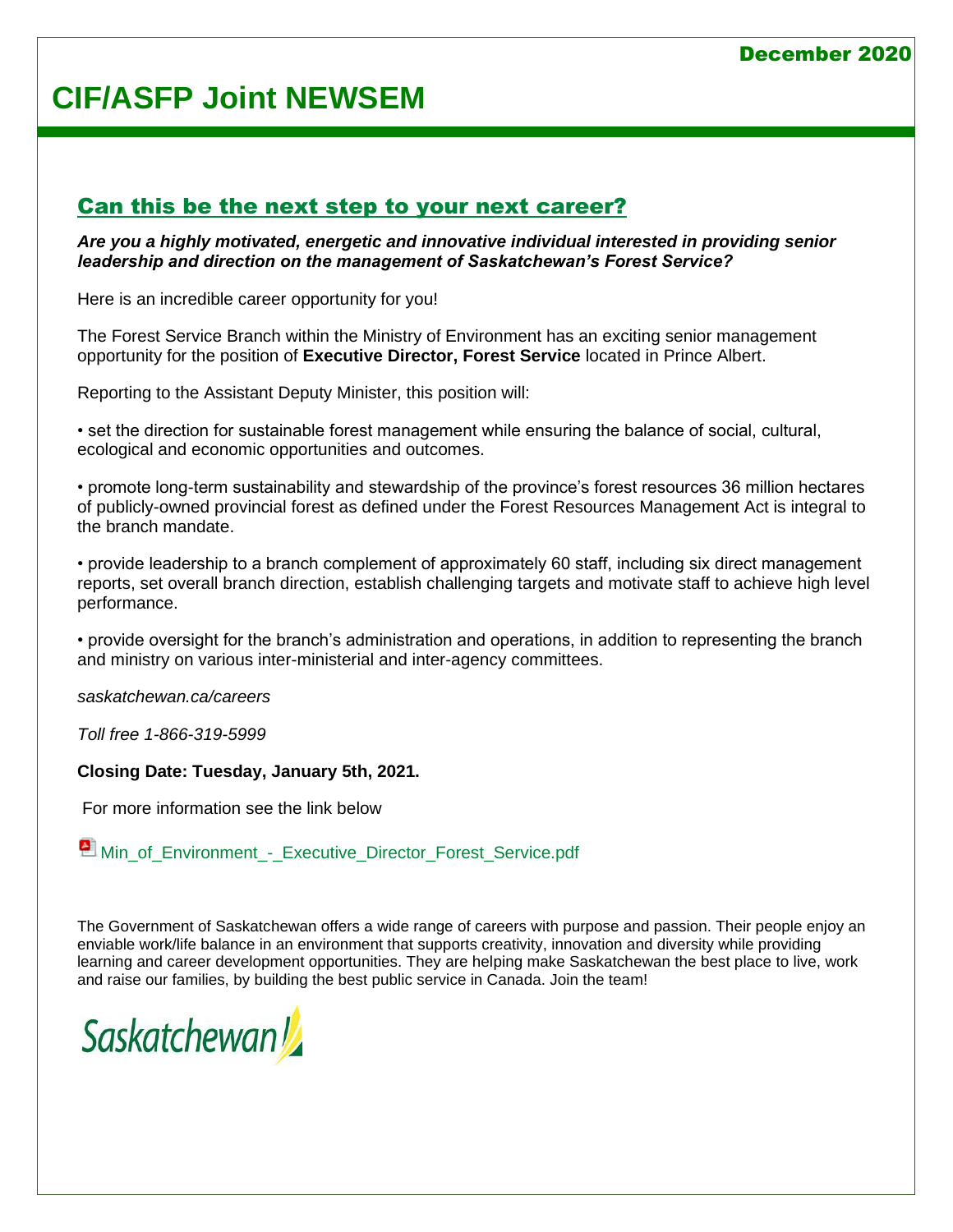## [Here is another exciting opportunity for you!](http://www.asfp.ca/job-centre/43-job-5)

The Saskatchewan Ministry of Environment has an opportunity in the Forest Service Branch located in Prince Albert.

The Saskatchewan Ministry of Environment, Forest Service Branch is currently recruiting for a Forest Ecosystem Technician position in the Inventory and Data Management unit located in the Prince Albert office. The Government of Saskatchewan is committed to ensuring workplace health and safety. In our commitment to excellence we demonstrate innovation, collaboration and transparency, practice effective and accountable use of resources and promote engagement and leadership at all levels. If you are a highly motivated, proactive, self-directed individual, having an analytical mind-set with experience in forest inventory/growth and yield and an interest in conducting field surveys in Saskatchewan's northern forest regions this position will be of interest to you.

This position will be responsible for the planning, supervising and implementation of field survey projects that support the provincial forest inventory and growth and yield programs.

Click the link below to know more about this Job opportunity.

**Min** of Environment\_-\_Forest\_Ecosystem\_Technician.pdf

#### **Closing Date: December 31, 2020**

## [Looking for the perfect Permanent Full](http://www.asfp.ca/job-centre/76-job-2)‐Time Opportunity?

The Ministry of Environment is seeking a highly-motivated, detail-oriented and innovative Resource Data Specialist to join our Forest Service team in Prince Albert. Reporting directly to the Manager of Inventory and Data Management, you will be responsible for administering the Forest Service branch's Geographic Information System and spatial forest activity data.

What The Employer Offers:

- Dynamic, interesting work;
- A competitive salary;
- Comprehensive benefits package including pension;
- Vacation, earned days off (EDO) and other types of leave;
- Inclusive work environments:
- Personal development and training;
- Advancement opportunities; and
- Flexible work arrangements.

Click the link below to learn more about this Job opportunity.

**Min\_of\_Environment - Research Data Specialist.pdf** 

For more information on this and other opportunities in the public service, visit saskatchewan.ca/careers

**Closing Date: January 3, 2021**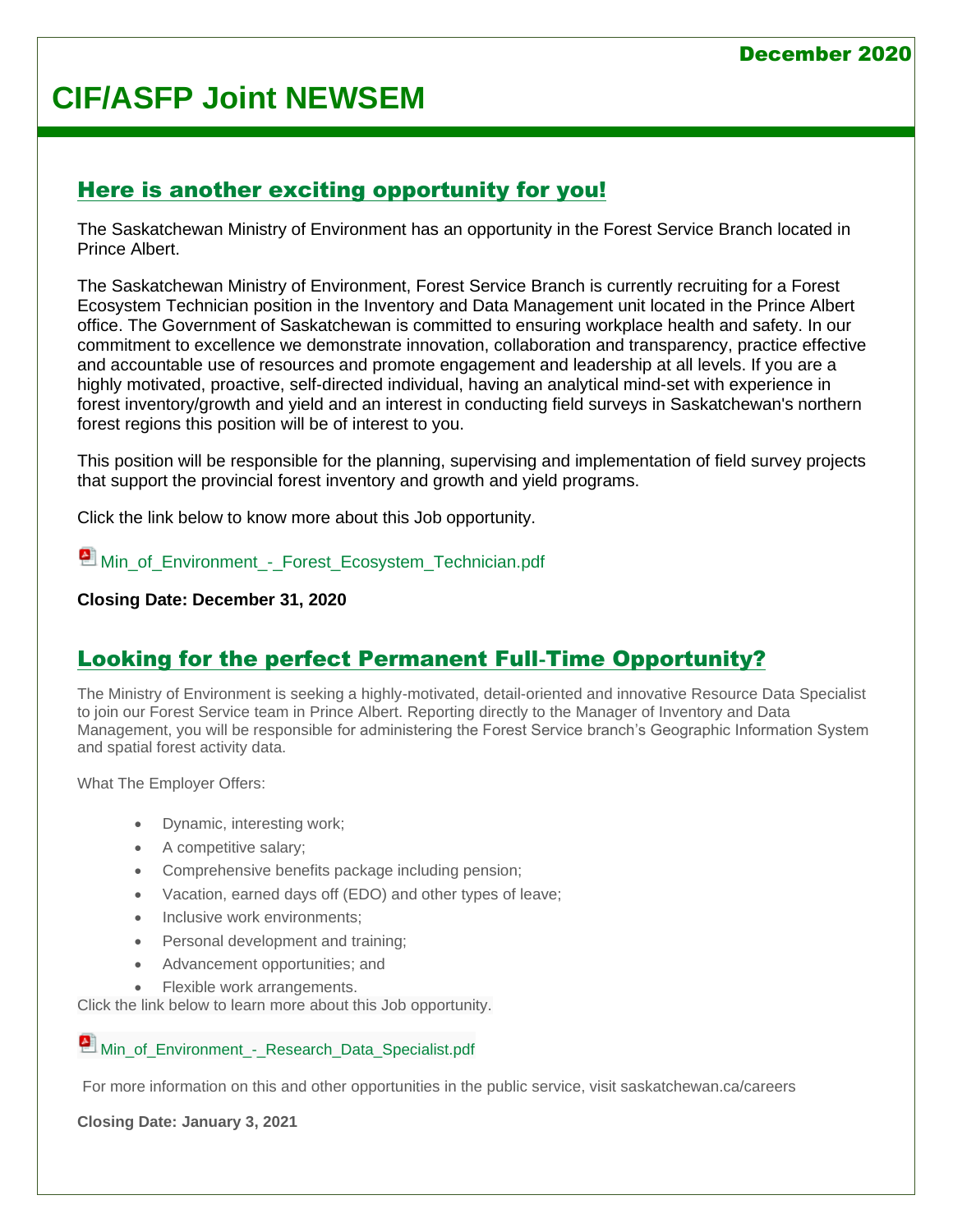## *Featured Article - The Forest History Society of Saskatchewan*

## **A SPECIAL SATURDAY NIGHT AT THE WESTERN CONSTRUCTION LUMBER CAMP**

#### *Adapted from Riverlore by Harold J. Fenske*

On the last Saturday of November, in 1940, ten year old Harold Fenske and his brother Herb were very excited boys. The two boys had been told that they would be allowed to travel into the woods to the Western Construction lumber camp to see a live picture show.

Harold and his brother lived with their parents in a log house near the headwaters of the Assiniboine River in eastern Saskatchewan. Two older brothers were away working in the lumber camps. Older sister, Lena, had recently married and moved to her husband Werner's homestead two miles downstream from the home place.

The Fenske farm was near the southern boundary of the Porcupine Forest. Within the forest boundaries, Western Construction ran a number of logging operations and a large sawmill.

As a major lumber company, Western Construction required the services of three to four hundred workers and their horses to harvest the wood and get the logs to the mill site. Ordinarily, the fringe settlements and hardscrabble farms along the fringe of the Porcupine Forest provided a constant supply of workers. In 1940, with Canada having entered World War II in 1939, there was beginning to be a shortage of manpower. The war effort was threatening to draw off a large number of the men upon whom the mill depended. Putting on a special event for the workers' families was a way for the company to show their appreciation for the employees.

It had been arranged that the boys would be picked up by sister Lena and her husband Werner, late on the Saturday afternoon. In anticipation of this, the boys made sure that they got all of their chores done on time and were ready to go when the enclosed cutter pulled into the yard.

While Herb went out to check their trapline, Harold split and hauled firewood, carried clean snow to the galvanized steel barrel in the kitchen, spread new straw in the barn stalls, and poured a bucket of chop (crushed oats and barley) into each manger.

Once the chores were completed, the boys hurried back into the house to await the arrival of their transportation. Outside there was softly falling snow, while inside, the warmth and stillness enhanced the dreamy sound of the kettle on the back of the kitchen stove.

Warner and Lena arrived with an enclosed cutter pulled by a dappled grey horse named Dolly and her nondescript brown companion. The two boys were quickly tucked into the back where they tried to make themselves comfortable on a bag stuffed with hay. It would be a two hour journey to the logging camp. They knew that they would soon be joined by many other teams, as there were hundreds of men working at the mill and all the families had been invited to the main camp at Big Valley Lake.

As they headed north into the Porcupine Forest Reserve, their trail merged with the one from Rockford. They could now see a number of closed-in rigs all heading in the same direction. Roughly half way to Big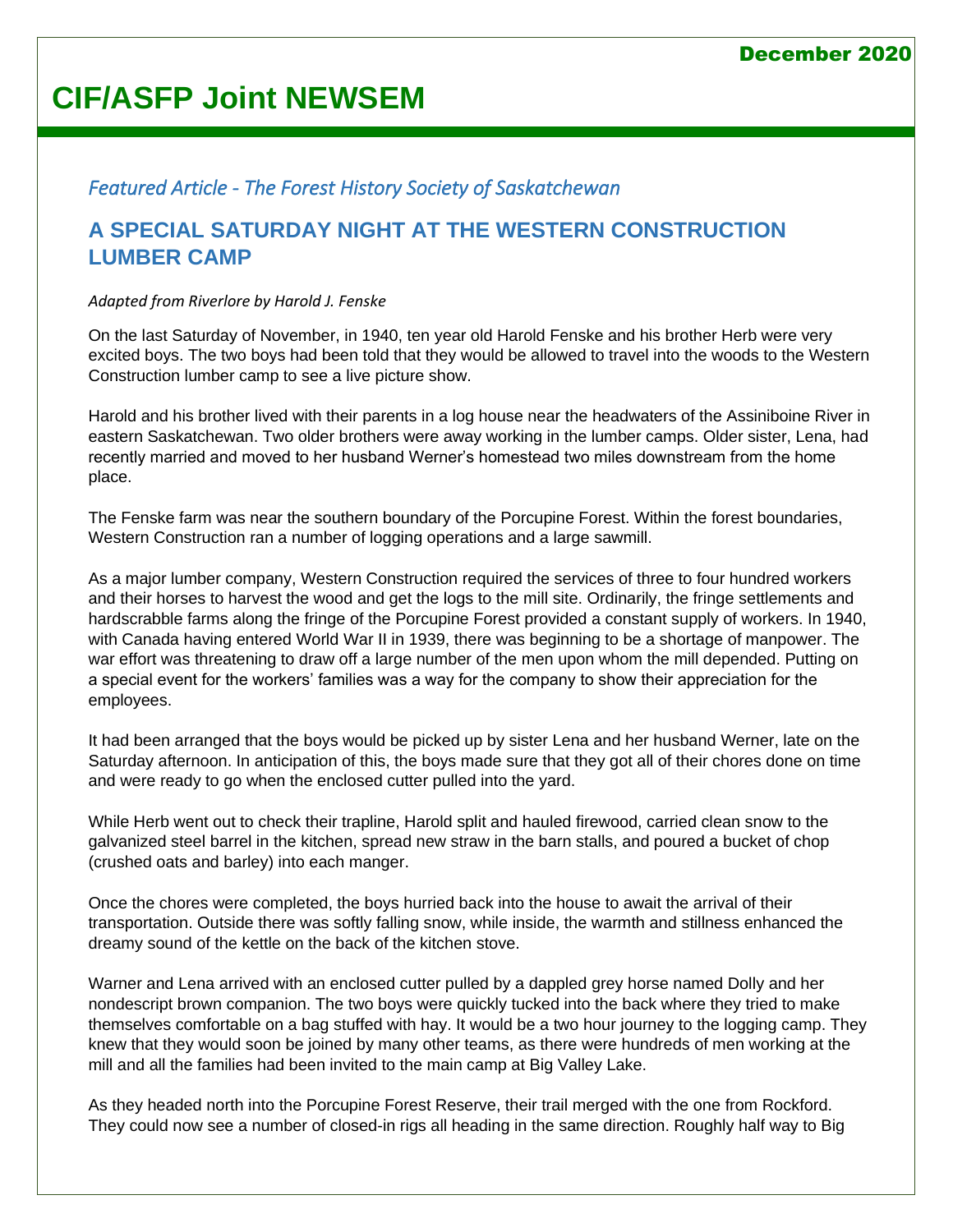### December 2020

# **CIF/ASFP Joint NEWSEM**

Valley the trail entered Cook's Lake. In the summer a meandering road followed the east shoreline of this long narrow lake. Now the lake had frozen over and the ice was covered with several inches of packed snow. It made good sense to divert onto the lake. Once on the ice it seemed that the drivers and their horses followed an unspoken routine. They fanned out until there were five or six teams abreast. Then came the word: "Alright Dolly," and the dapple grey and her partner bounded forward in an attempt to take the lead. Realizing that their horses still had a long way to travel, the teamsters soon reined in their teams. Harold remembers that it was an exciting race while it lasted.

On the arrival at Big Valley, with the horses attended to, everyone crowded into the big mess hall for the Saturday night movie. The hall was filled with children, girlfriends and wives, interspersed with rugged lumberjacks. Harold's two older brothers, who worked for the company, joined them for the show.

Long rows of tables were set out across the hall and these were already set with various condiments which hinted at the huge feast they would enjoy after the show. It didn't take the children long to discover the soda crackers.

Then the hall was darkened and the show began. For many, including Harold, seeing a moving picture show was a totally new experience. Even though the images were in black and white, the audience was soon enthralled as the heroine was tied to the railway tracks by the villain. Meanwhile, a huge fire-breathing, steam-belching locomotive was thundering towards them. The very walls shook with its ferocity.

Finally, when the heroine had been successfully rescued, the show ended and the kitchen crews swept in with mounds of delicious food. The highlight of the meal for Harold was a huge slab of homemade pie. A request for a second piece was not turned down.

It was very late when the first rigs began to move out for the return trip to home. The darkness was intense but once the lights of the camp disappeared behind them, their eyes adjusted to the shadowy scenery along the road. A bright moon peeked out occasionally but when it disappeared again they had only the reflective white snow to provide some illumination to the box-like rigs on the trail ahead.

At one point, Harold, sensing that it had been a long time since they had left the smoothness of Cook's Lake, began to wonder if they had missed the turnoff. Werner was quick to assure him that this was not likely as Dolly would let them know when to turn. They were going down a gentle decline and the team had broken into a brisk trot when suddenly they slowed to a walk. Their ears, twisting back and forth, indicated that something unusual was about to happen. Sure enough, Dolly had spotted the turnoff and ready or not, they were taking it.

It was now well past midnight. Saturday, with all the excitement, had come and gone. They could now relax and reflect upon what a good time they had. The horses would get them safely home to the log house on the banks of the Assiniboine River.

*If you liked this article and would like to read more like it, email John Daisly at [j.daisley@xplornet.ca](mailto:j.daisley@xplornet.ca) to subscribe. Subscription is free for members of The Forest History Society of Saskatchewan, and \$10 for non-members. Members of The Forest History Society of Saskatchewan also get to receive a copy of A History of Forestry in Canada by Gilbert Paille for only \$5. Non-members can purchase this book for \$42. Membership to the Historical Society is only \$25, so this is a real bargain. So join now!*